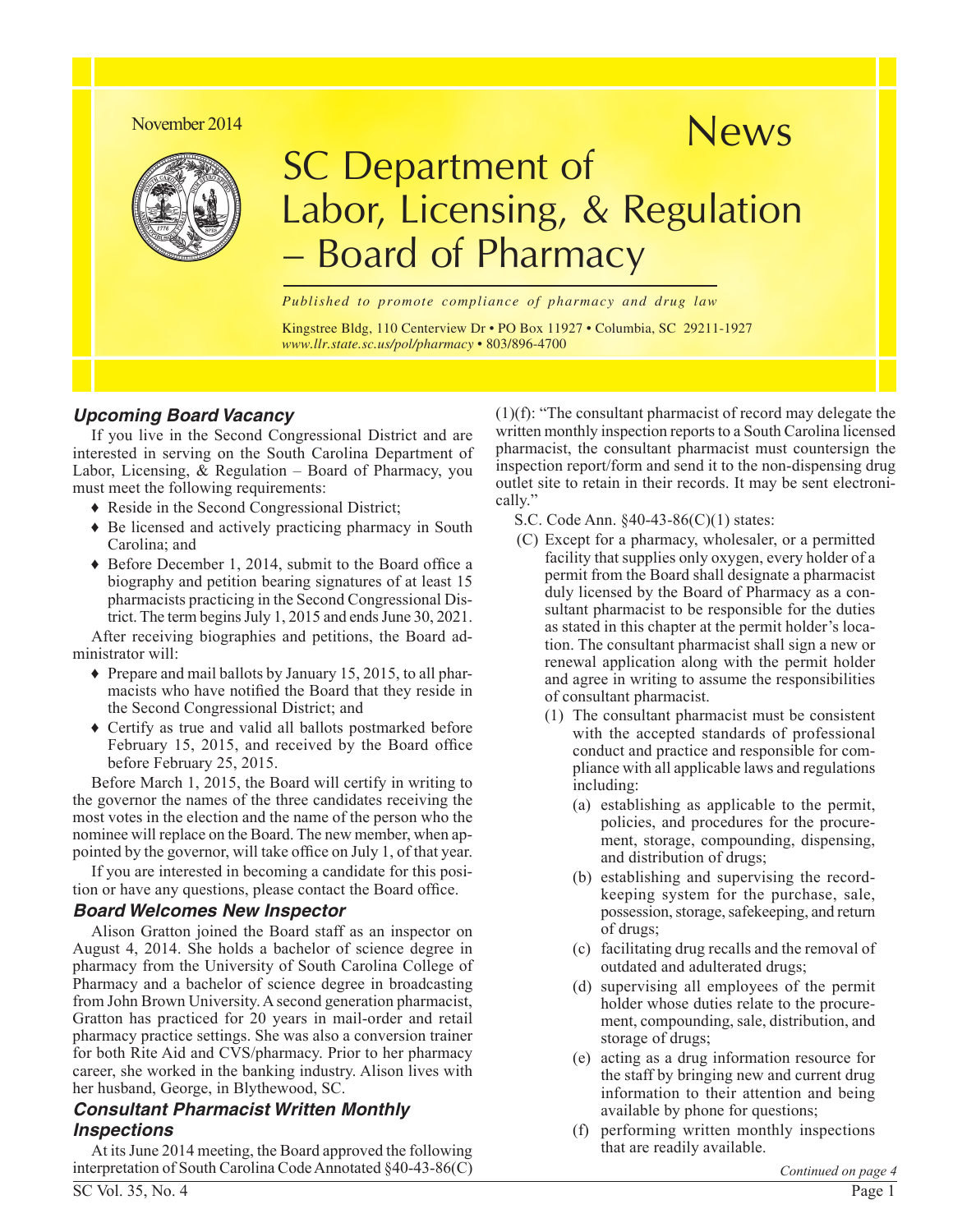

# National Pharmacy

(Applicability of the contents of articles in the National Pharmacy Comp and can only be ascertained by examini

# *DEA Reschedules Hydrocodone Combination Products as Schedule II*

Drug Enforcement Administration (DEA) has published its final rule rescheduling hydrocodone combination products from Schedule III to Schedule II in the *Federal Register.* The change imposes Schedule II regulatory controls and sanctions on anyone handling hydrocodone combination products, effective October 6, 2014. DEA first published the proposed rules in March 2014 in response to a Food and Drug Administration (FDA) recommendation. DEA received almost 600 public comments regarding the proposed rules after they were published, with a small majority of the commenters supporting the change, DEA notes in a press release, which is available at *[www.justice](http://www.justice.gov/dea/divisions/hq/2014/hq082114.shtml) [.gov/dea/divisions/hq/2014/hq082114.shtml.](http://www.justice.gov/dea/divisions/hq/2014/hq082114.shtml)* 

The announcement is available on the *Federal Register* website at *[https://federalregister.gov/articles/2014/08/22/2014-19922/](https://www.federalregister.gov/articles/2014/08/22/2014-19922/schedules-of-controlled-substances-rescheduling-of-hydrocodone-combination-products-from-schedule) [schedules-of-controlled-substances-rescheduling-of](https://www.federalregister.gov/articles/2014/08/22/2014-19922/schedules-of-controlled-substances-rescheduling-of-hydrocodone-combination-products-from-schedule)[hydrocodone-combination-products-from-schedule.](https://www.federalregister.gov/articles/2014/08/22/2014-19922/schedules-of-controlled-substances-rescheduling-of-hydrocodone-combination-products-from-schedule)*

### *The mL-Only Standard for Liquid Dosing Gathers Steam*

*This column was prepared by the*   $\mathcal{L}$ **SMP** $\lambda$ *Institute for Safe Medication Practices*  **INSTITUTE FOR SAFE MEDICATION PRACTICES** (ISMP). ISMP is an independent nonprofit *agency and federally certified patient safety organization that analyzes medication errors, near misses, and potentially hazardous conditions as reported by pharmacists and other practitioners. ISMP then makes appropriate contacts with companies and regulators, gathers expert opinion about prevention measures, and publishes its recommendations. To read about the risk reduction strategies that you can put into practice today, subscribe to ISMP Medication Safety Alert!® Community/Ambulatory Care Edition by visiting* [www.ismp](www.ismp.org) [.org.](www.ismp.org) *ISMP provides legal protection and confidentiality for submitted patient safety data and error reports. Help others by reporting actual and potential medication errors to the ISMP National Medication Errors Reporting Program Report online at* [www.ismp.org.](http://www.ismp.org) *E-mail[: ismpinfo@ismp.org.](mailto:ismpinfo@ismp.org)*

ISMP first reported on the confusion of teaspoonfuls and milliliters (mL) in its newsletter in 2000, and in 2009, issued a call for practitioners to move to sole use of the metric system for measuring over-the-counter and prescription oral liquid doses, but mix‐ups have continued to result in the serious injury of children and adults. Use of the metric system alone when prescribing, dispensing, and administering medications would prevent mix‐ups because there would only be one method used to communicate and measure doses.

The health care industry is beginning to acknowledge the risk of confusion when using non‐metric measurements, especially with oral liquid medications. The National Council for Prescription Drug Programs (NCPDP) just released a white paper entitled *NCPDP Recommendations and Guidance for Standardizing the Dosing Designations on Prescription Container Labels of Oral Liquid Medications,* which is available at *[www.ismp.org/sc?id=337.](http://www.ismp.org/sc?id=337)* The white paper supports mL as the standard unit of liquid measure used on prescription container labels for oral liquid medications. It also calls for dosing devices with numeric graduations, and for units that correspond to the container labeling to be easily and universally available, such as including a device each time oral liquid prescription medications are dispensed. NCPDP also reiterates that dose amounts should always use leading zeroes before the decimal point for amounts less than one, and should not use trailing zeroes after a decimal point on labels for oral liquid medications.

The white paper comes as welcome news and is wellaligned with the *ISMP 2014-15 Targeted Medication Safety Best Practices for Hospitals,* Best Practice 5, which calls for organizations to use oral liquid dosing devices (oral syringes/ cups/droppers) that only display the metric scale. The white paper also comes at a time when the Centers for Disease Control and Prevention, ISMP, the Consumer Healthcare Products Association, the United States FDA, the US Metric Association, and the American Academy of Pediatrics have initiatives in place that will help guide health care organizations to commit to metric measurements.

ISMP recommends the following actions to help prevent errors:

- ♦ Use only metric units, not teaspoon or other non-metric measurements, for all patient instructions, including those listed in prescribing and pharmacy computer systems. This should cover directions incorporated into computer system mnemonics, speed codes, or any defaults used to generate prescriptions and prescription labels.
- ♦ Take steps to ensure patients have an appropriate device to measure oral liquid volumes in milliliters.
- ♦ Coach patients on how to use and clean measuring devices; use the "teach back" approach and ask patients or caregivers to demonstrate their understanding.

# *DEA Classifies Tramadol a Controlled Substance*

Under a final rule published in the *Federal Register*, the pain reliever tramadol is now classified as a Schedule IV controlled substance. As of August 18, 2014, DEA requires manufacturers to print the "C-IV" designation on all labels that contain 2-[(dimethylamino)methyl]-1-(3-methoxyphenyl) cyclohexanol (tramadol), including its salts, isomers, and salts of isomers. The agency notes that every "DEA registrant who possesses any quantity of tramadol on the effective date of this final rule must take an inventory of all stocks of tramadol on hand as of August 18, 2014, pursuant to 21 U.S.C. 827 and 958, and in accordance with 21 CFR 1304.03, 1304.04, and 1304.11 (a) and (d)." In addition, all "prescriptions for tramadol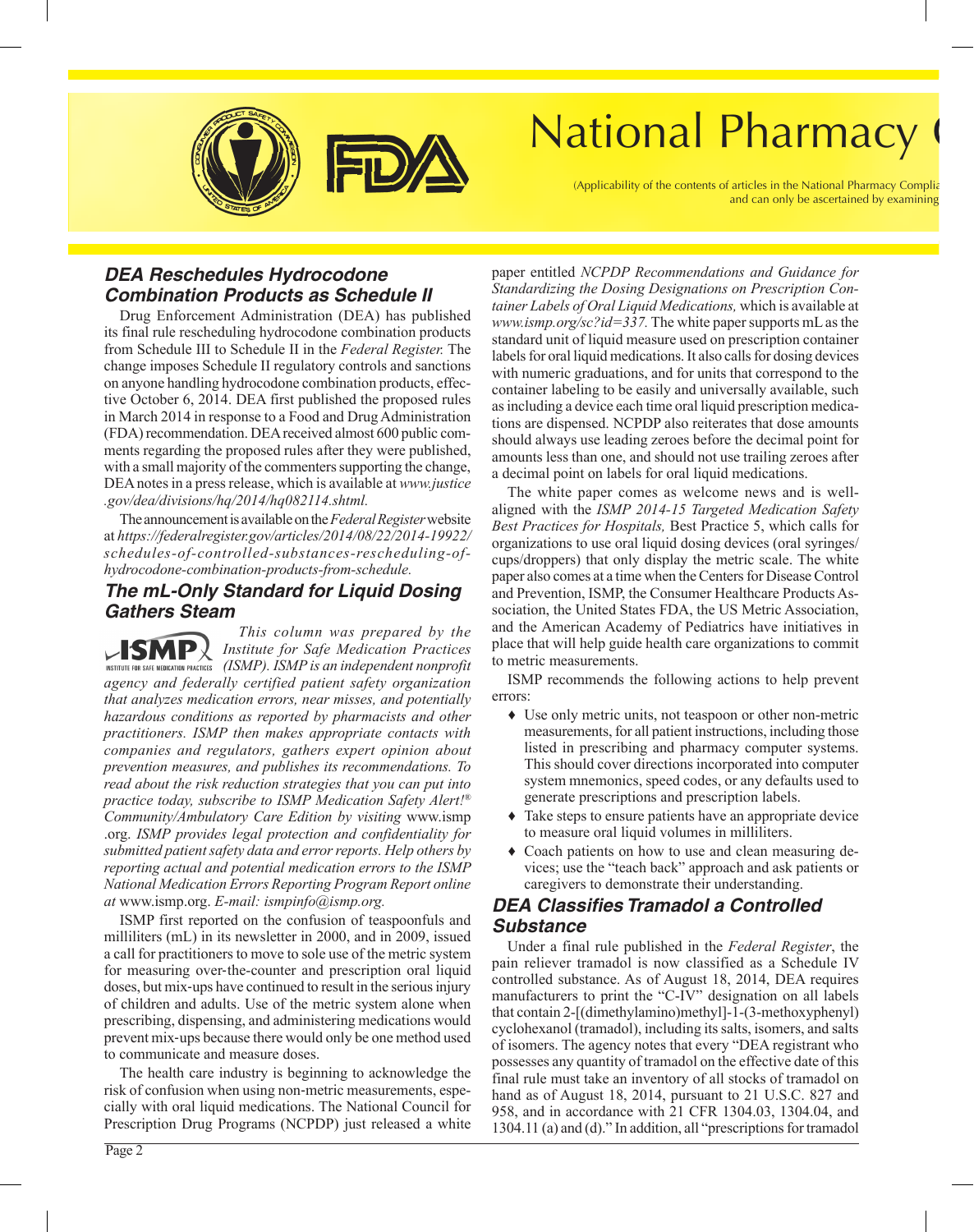# **Compliance News**

bliance News to a particular state or jurisdiction should not be assumed ng the law of such state or jurisdiction.)



**National Association of Boards of Pharmacy FOUNDATION** 

or products containing tramadol must comply with 21 U.S.C. 829, and be issued in accordance with 21 CFR part 1306 and subpart C of 21 CFR part 1311 as of August 18, 2014."

The announcement is available on the *Federal Register* website at *[www.federalregister.gov/articles/2014/07/02/2014-15548/](https://www.federalregister.gov/articles/2014/07/02/2014-15548/schedules-of-controlled-substances-placement-of-tramadol-into-schedule-iv) [schedules-of-controlled-substances-placement-of-tramadol](https://www.federalregister.gov/articles/2014/07/02/2014-15548/schedules-of-controlled-substances-placement-of-tramadol-into-schedule-iv)[into-schedule-iv](https://www.federalregister.gov/articles/2014/07/02/2014-15548/schedules-of-controlled-substances-placement-of-tramadol-into-schedule-iv)*.

# *FDA Lowers Recommended Starting Dose for Lunesta Due to Risk of Morning Impairment*

FDA has lowered the recommended starting dose of the sleep drug Lunesta**®** (eszopiclone) from 2 mg to 1 mg. Patients who are currently taking 2 mg and 3 mg doses of eszopiclone should contact their health care provider to ask for instructions on how to continue to take their medication safely at a dose that is best for them, FDA advises. The dose change came after findings from a study of 91 healthy adults found that the medication was associated with impairment to driving skills, memory, and coordination for as long as 11 hours after the drug is taken, FDA notes.

More information is available in an FDA news release at *[www.fda.gov/newsevents/newsroom/pressannouncements/](http://www.fda.gov/%20newsevents/newsroom/pressannouncements/ucm397453.htm) [ucm397453.htm](http://www.fda.gov/%20newsevents/newsroom/pressannouncements/ucm397453.htm)*.

# *Lidocaine Should Not Be Used to Treat Teething Pain in Children, FDA Warns*

FDA is recommending that prescription oral viscous lidocaine 2% solution should not be used to treat infants and children with teething pain, and is now requiring a new boxed warning to be added to the drug label to highlight this information. Oral viscous lidocaine solution is not approved to treat teething pain, and use in infants and young children can cause serious harm, including death, indicates FDA in a June 2014 Safety Announcement. FDA advises health care providers not to prescribe or recommend this product for teething pain. FDA is also requiring the "Warnings" and "Dosage and Administration" sections of the drug label to describe the risk of severe adverse events and to include additional instructions for dosing when the drug is prescribed for approved uses.

In 2014, FDA reviewed 22 case reports of serious adverse reactions, including deaths, in infants and young children who were either given lidocaine for treatment of mouth pain, or who accidentally ingested the medication.

More information is available in the safety announcement on FDA's website at *[www.fda.gov/Drugs/DrugSafety/](http://www.fda.gov/Drugs/DrugSafety/ucm402240.htm) [ucm402240.htm](http://www.fda.gov/Drugs/DrugSafety/ucm402240.htm)*.

# *FDA Reiterates Warning Against Using NuVision Pharmacy Products*

Health care providers should not use or distribute compounded drugs marketed as sterile produced by Downing Labs, LLC, of Dallas, TX, also known as NuVision Pharmacy,

warns FDA. Inspection results issued on July 16, 2014, indicate that FDA observed unsanitary conditions resulting in a lack of sterility assurance of sterile drug products produced by the company, which may put patients at risk, FDA notes in the safety announcement. "The inspection revealed sterility failures in 19 lots of drug products intended to be sterile, endotoxin failures in three lots of drug products, and inadequate or no investigation of these failures," states FDA in the announcement.

In 2013, the agency issued several similar warnings following NuVision's refusal to recall all sterile products. In April 2013, NuVision recalled methylcobalamin injection and lyophilized injection products, citing concerns about sterility in the wake of adverse event reports. Health care providers and consumers may report adverse events or quality problems associated with NuVision products to FDA's MedWatch Safety Information and Adverse Event Reporting Program.

Additional information is available in the safety announcement, available on FDA's website at *[www.fda.gov/Drugs/](http://www.fda.gov/Drugs/DrugSafety/ucm405940.htm) [DrugSafety/ucm405940.htm](http://www.fda.gov/Drugs/DrugSafety/ucm405940.htm)*.

### *JCPP Releases New Patient-Care Document to Promote Consistency*

The Joint Commission of Pharmacy Practitioners (JCPP) has released a resource document aimed at promoting consistency in the pharmacists' process of patient care service delivery. "Pharmacists' Patient Care Process" was developed by examining key source documents on pharmaceutical care and medication therapy management. The document describes the process in five parts: collect, assess, plan, implement, and follow-up.

JCPP brings together the chief executive officers and elected officers of national pharmacy associations, including the National Association of Boards of Pharmacy®, to create a forum for discussion and opportunity for collaborative work on issues and priorities of pharmacy practice.

The document can be downloaded online at *[www.pharmacist](http://www.pharmacist.com/sites/default/files/JCPP_Pharmacists_Patient_Care_Process.pdf) [.com/sites/default/files/JCPP\\_Pharmacists\\_Patient\\_Care\\_](http://www.pharmacist.com/sites/default/files/JCPP_Pharmacists_Patient_Care_Process.pdf) [Process.pdf](http://www.pharmacist.com/sites/default/files/JCPP_Pharmacists_Patient_Care_Process.pdf)*.

### *CPE Credit Offered for FDA Course on Misleading Prescription Drug Promotion*

To raise awareness about the risks associated with false or misleading prescription medication marketing, FDA, in partnership with Medscape, is offering an online, one-hour continuing education course through its Bad Ad Program. Pharmacists may receive continuing pharmacy education (CPE) credit by taking this course. Learning objectives, faculty information, and other information is available on the course's website at *[www.sigmatech.com/BadAd](http://www.sigmatech.com/BadAd)*. There is no registration fee for the course. Upon completion, pharmacists will receive one Accreditation Council for Pharmacy Education-accredited CPE hour (0.1 continuing education unit).